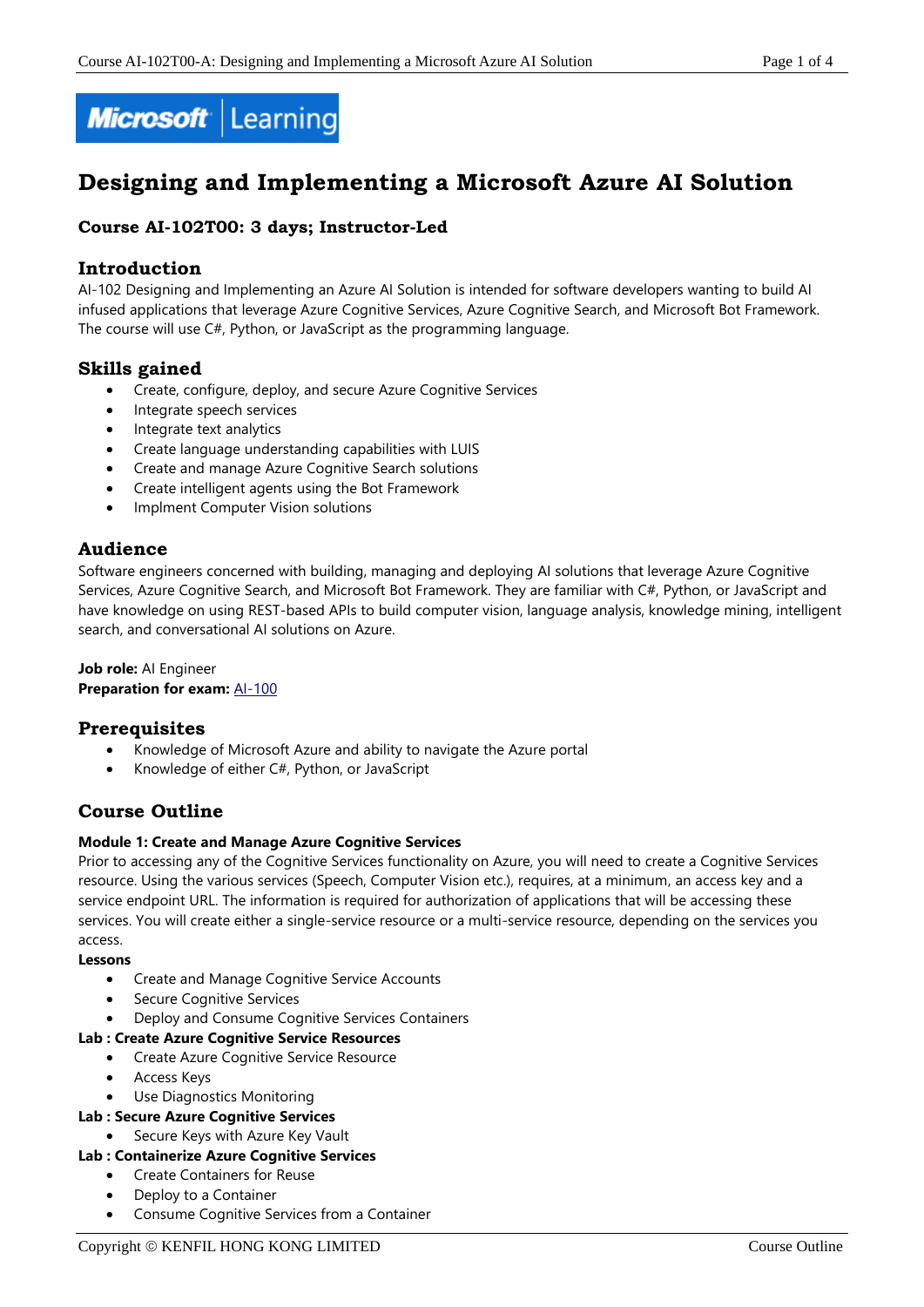After completing this module, students will be able to:

- Create and access Azure Cognitive Services resources
- Secure Azure Cognitive Resources
- Deploy and Consume Azure Cognitive Services using Containers

#### **Module 2: Implement Computer Vision Solutions**

Learn how to integrate visual AI in your applications through the use of Azure Computer Vision. Detect and identify faces or objects in images and video, perform object detection, classify images, and implement custom vision solutions.

#### **Lessons**

- Identify Faces and Expressions by using the Computer Vision API
- Process Images with the Computer Vision Service
- Evaluate Requirements for Implementing the Custom Vision APIs
- Classify Images with the Microsoft CUstomg Vision Service
- Extract Insights from Videos with the Video Indexer Service

#### **Lab : Detect Faces**

- Get Subscription Keys
- Test Face Detection

#### **Lab : Create a Custom Vision Service**

- Create Service
- Upload Tagged Images
- Train Model
- Test Model
- Call Prediction Endpoint

#### **Lab : Extract Insights from Videos with Video Indexer**

- Subscribe to the Video Indexer API
- Upload and Index Images
- **Examine Output**
- Find Moments in Video
- View and Edit Insights
- After completing this module, students will be able to:
	- Implement Computer Vision solutions for face and object detection
	- Process images with the Computer Vision service
	- Implement Custom Vision solutions
	- Extraxt insights from video files with the Video Indexer service

#### **Module 3: Implement Language Analysis Solutions**

Learn how to implement natural language functionality in your applications through integration of the Language Understanding service. Gain insights into your users' intentions through text analytics features such as sentiment analysis and language detection. Identify important information in text files with entity and key phrase extraction capabilities.

#### **Lessons**

- Add Basic Conversational Intelligence to your App by using Language Understanding
- Manage you Language Understanding Service
- Use Containers for your Language Understanding Service
- Discover Sentiment in Text with the Text Analytics API
- Recognize Entities in Text with the Text Analytics API
- Extract Key Phrases from Text with the Text Analytics API
- Detect Language with the Text Analytics API

#### **Lab : Implement the Language Understanding Service**

- Create a Language Understanding Service
	- Work with Intents
	- Work with Utterances
	- Work with Entities
- Train and Publish a Model

#### **Lab : Manage Your Language Understanding Service**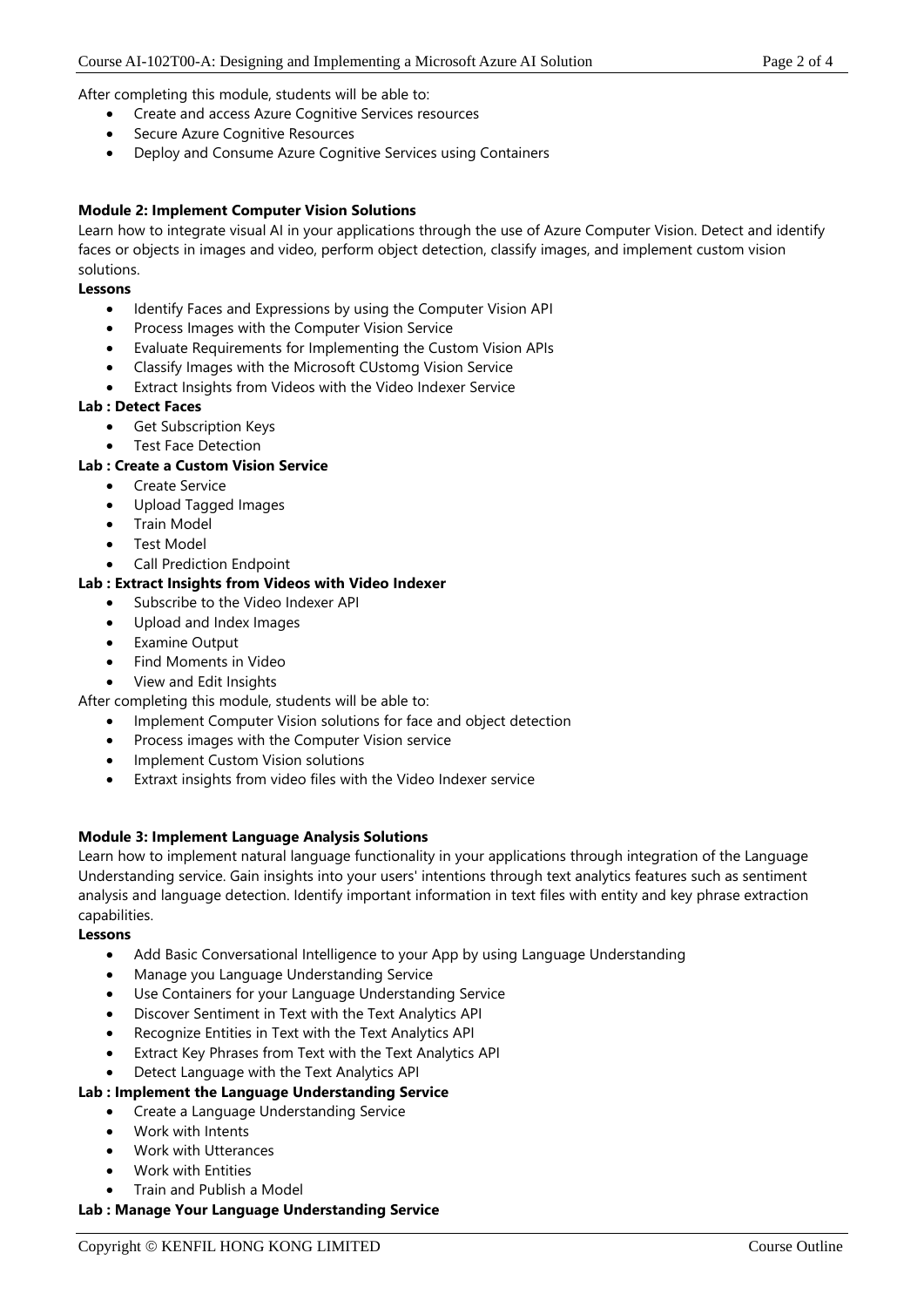- Manage your Keys
- Manage Versioning
- Scripting Automation

# **Lab : Containerize Language Understanding**

• Install and Run Containers

# **Lab : Perform Sentiment Analysis**

- Test Sentiment Analysis with the API Testing Console
- Create a Function App
- Call the Sentiment Analysis API from a Function
- Sort Messages

# **Lab : Perform Entity Recognition**

- Extract Entities from Text
- **Lab : Perform Key Phrase Extraction**
	- Extract Key Phrases from Text

# **Lab : Perform Language Detection**

• Detect Language in Text

After completing this module, students will be able to:

- Implement and Manage a Language Understanding Service
- Implement Language Understanding in a Container Environment
- Detect Sentiment in Text
- Recognize Entites and Extract Key Phrases in Text
- Detect Language in Text

# **Module 4: Implement Knowledge Mining Solutions**

Azure Cognitive Search provides a cloud-based solution for indexing and querying a wide range of data sources, and creating comprehensive and high-scale search solutions. Lean to implement a solution in which the documents are indexed and made easy to search.

# **Lessons**

- Create an Azure Cognitive Search Solution
- Create an Enrichment Pipeline with Azure Cognitive Search
- Create a Knowledge Store with Azure Cognitive Search

# **Lab : Create an Azure Cognitive Search Solution**

- Create an Azure Resource for Search
- Create a Data Source
- Create an Index
- Create and Run an Indexer
- Search and Index
- Apply Filtering and Sorting
- Enhance the Index

# **Lab : Create an Enrichment Pipeline**

- Create an Azure Resource
- Create a Data Source
- Create a Skillset
- Create an Index
- Create and Run an Indexer
- Search the Enriched Index
- Create a Custom Skill
- Update the Index
- Search the Updated Index

# **Lab : Create a Knowledge Store**

- Create Azure Resources
- Create a Data Source
- Create a Skillset
- Create an Index
- Create and Run an Indexer
- Explore a Knowledge Store

After completing this module, students will be able to: